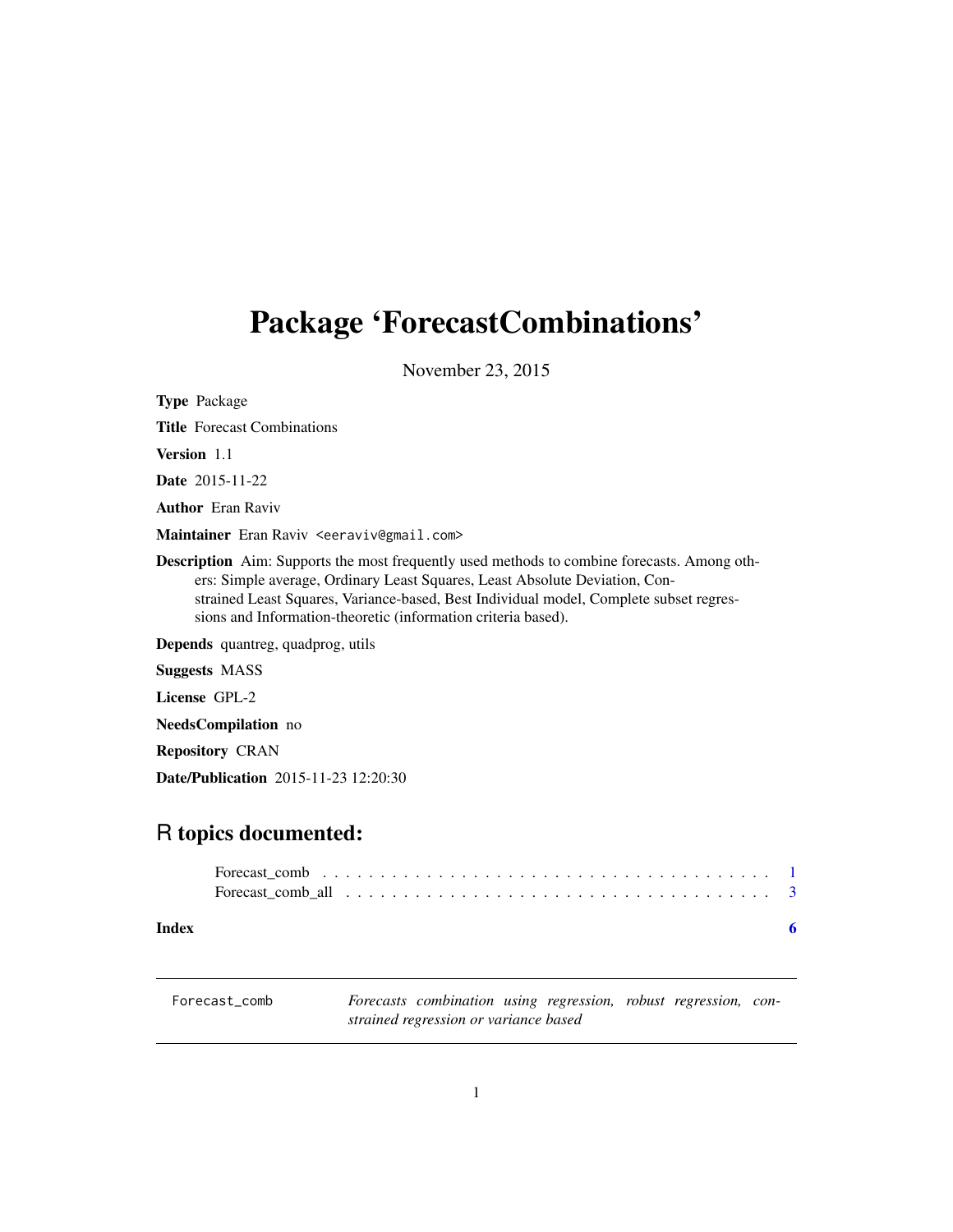#### Description

Combine different forecasts. Use simple average, Ordinary Least Squares (OLS), robust regression, inverse mean squared error (IMSE), constrained least squares (CLS), or simply use the best forecast based on the MSE metric.

#### Usage

```
Forecast_comb(obs, fhat, fhat_new= NULL, Averaging_scheme= c("simple", "ols", "robust",
"cls", "variance based", "best") )
```
#### Arguments

| obs              | Observed series                                                                                                                                       |
|------------------|-------------------------------------------------------------------------------------------------------------------------------------------------------|
| fhat             | fhat Matrix of available forecasts. These are used to retrieve the weights. How<br>each forecast should be weighted in the overall combined forecast. |
| fhat new         | Matrix of available forecasts as a test set. Optional, default to NULL.                                                                               |
| Averaging_scheme |                                                                                                                                                       |
|                  |                                                                                                                                                       |

Which averaging scheme should be used?

#### Details

Performs simple forecast averaging where each forecast carries equal weight:  $\frac{1}{p}$  with p the column dimension of fhat. OLS forecast combination is based on

$$
obs_t = const + \sum_{i=1}^{p} w_i \widehat{obs}_{it} + e_t,
$$

where *obs* is the observed values and  $\widehat{\partial b s}$  is the forecast, one out of the p forecasts available.

Robust regression performs the same, but minimize different loss function, which is less sensitive to outliers (see quantile regression and references therein).

Constrained least squares minimize the sum of squared errors under the restriction that the weights sum up to 1, and that the forecasts themselves are unbiased (no intercept in the regression).

The variance-based method computes the mean squared error and weigh the forecasts according to their accuracy. Accurate forecasts (based on MSE metric) receive relatively more weight.

The best restric all the weights to zero apart from the best forecast, again based on the MSE. Essentially selecting only one forecast to be used.

#### Value

Forecast\_comb returns a list that contains the following objects:

| fitted  | Vector of fitted values.                                                                     |
|---------|----------------------------------------------------------------------------------------------|
| pred    | Vector of prediction. This object is empty if there was no test matrix fhat_new<br>provided. |
| weights | Vector of weights based on the Averaging_scheme.                                             |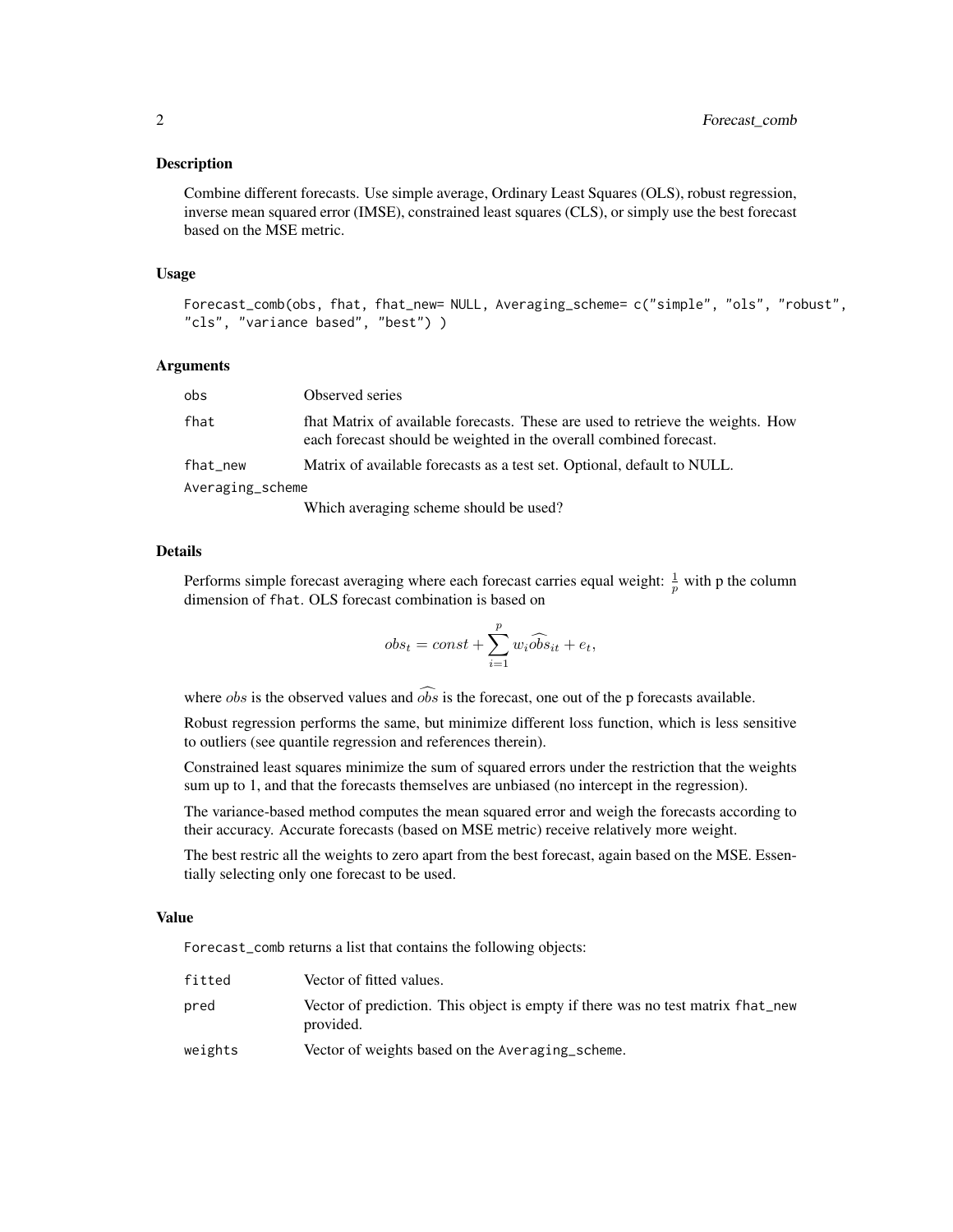<span id="page-2-0"></span>Forecast\_comb\_all 3

#### Author(s)

Eran Raviv (<eeraviv@gmail.com>)

#### References

Bates, J. M., Granger, C.W. (1969), The combination of forecasts, Operations Research Quarterly, 20(4), 451-468

Clemen, R.T. (1989) Combining forecasts: A review and annotated bibliography. International Journal of Forecasting 5, 559-583.

Koenker, R. (2005) Quantile Regression. Cambridge University Press.

Timmermann, A.G. (2006) Forecast combinations. In: Elliott, G., Granger, C.W., Timmermann, A. (Eds.), Handbook of Economic Forecasting, Elsevier, 135-196.

#### Examples

```
library(MASS)
tt <- NROW(Boston)/2
TT <- NROW(Boston)
y <- Boston[1:tt, 14] # dependent variable is columns number 14
# Create two sets of explanatory variables
x1 <- Boston[1:tt, 1:6] # The first 6 explanatories
x2 <- Boston[1:tt, 7:13]# The last 6 explanatories
#create two forecasts based on the two different x1 and x2
coef1 <- lm(y~as.matrix(x1))$coef
coef2 <- lm(y~as.matrix(x2))$coef
f1 <- t(coef1 %*% t(cbind(rep(1,tt), Boston[(tt+1):TT, 1:6] )))
f2 <- t(coef2 %*% t(cbind(rep(1,tt), Boston[(tt+1):TT, 7:13] )))
ff \le cbind(f1, f2)
scheme=c("simple", "ols", "robust", "variance based", "cls", "best")
example0 <- list()
for ( i in scheme) {
 example0[[i]] <- Forecast_comb(obs = Boston[(tt+1):TT, 14] ,
 fhat = ff, Averaging_scheme = i)
 cat(i, ":", sqrt(mean((example0[[i]]$fitted - Boston[(tt+1):TT, 14] )^2)), "\n" )
}
# Compare with
apply(ff, 2, function(x) { super(mean((x - Boston[(tt+1):TT, 14])^2)) } )
```
Forecast\_comb\_all *All posible combinations forecast averaging*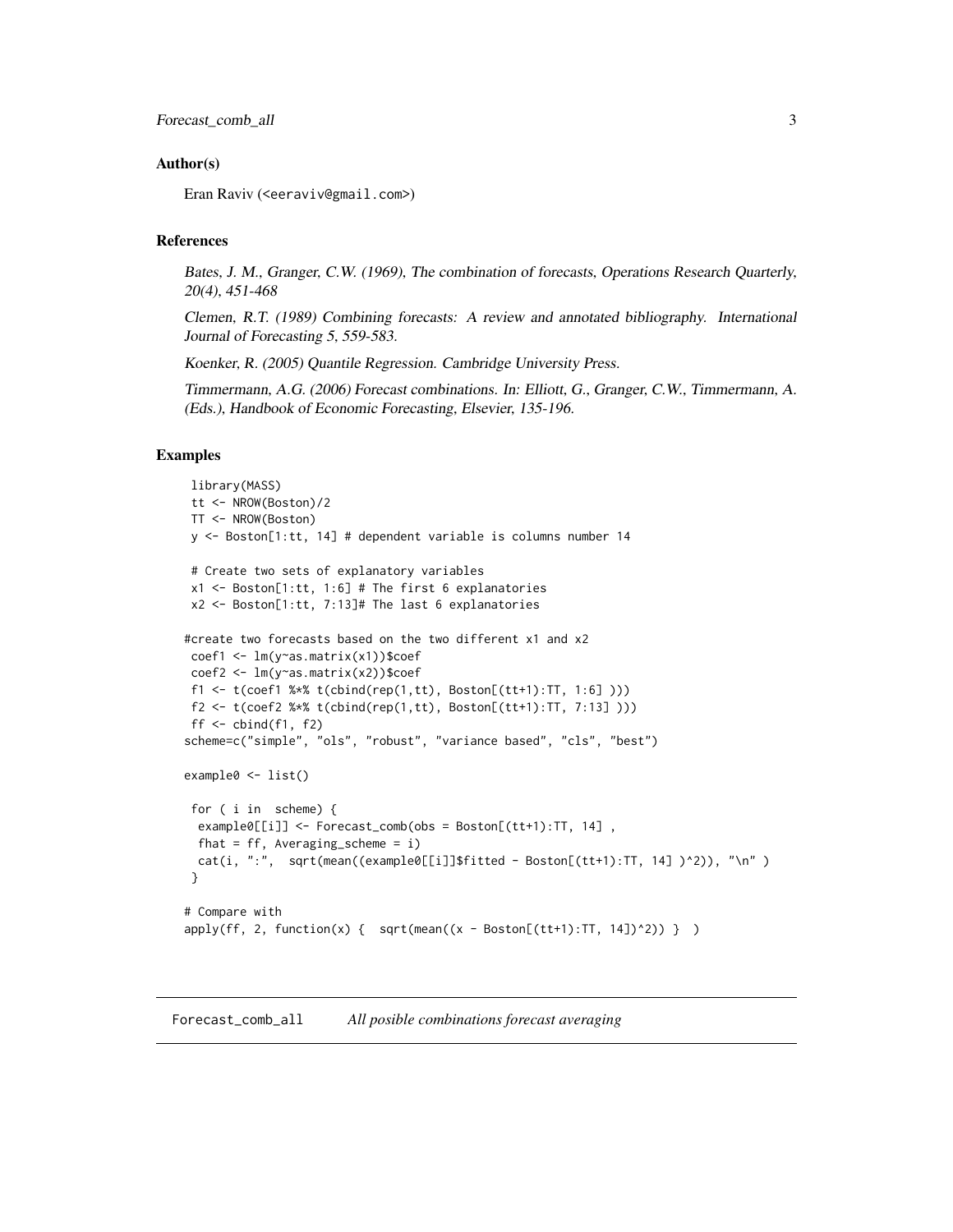#### Description

Combine different forecasts using complete subset regressions. Apart from the simple averaging, weights based on information criteria (AIC, corrected AIC, Hannan Quinn and BIC) or based on the Mallow criterion are also available.

#### Usage

Forecast\_comb\_all(obs, fhat, fhat\_new = NULL)

#### Arguments

| obs      | Observed series.                                                        |
|----------|-------------------------------------------------------------------------|
| fhat     | fhat Matrix of available forecasts.                                     |
| fhat new | Matrix of available forecasts as a test set. Optional, default to NULL. |

#### Details

OLS forecast combination is based on

$$
obs_t = const + \sum_{i=1}^{p} w_i \widehat{obs}_{it} + e_t,
$$

where *obs* is the observed values and  $\widehat{\partial b}$  is the forecast, one out of the p forecasts available.

The function computes the complete subset regressions. So a matrix of forecasts based on all possible subsets of fhat is returned.

Those forecasts can later be cross-sectionally averaged to create a single combined forecast.

Additional weight-vectors which are based on different information criteria are also returned. This is in case the user would like to perform the frequensit version of forecast averaging or based on the Mallows criterion (see references for more details).

Although the function is geared towards forecast averaging, it can be used in any other application as a generic complete subset regression.

#### Value

Forecast\_comb\_all returns a list that contains the following objects:

| pred            | Vector of fitted values if fhat new is not NULL or the vector of predictions if<br>fhat_new is provided.                    |
|-----------------|-----------------------------------------------------------------------------------------------------------------------------|
| full_model_crit |                                                                                                                             |
|                 | List. The values of information criteria computed based on a full model, the one<br>which includes all available forecasts. |
| aic             | A vector of weights for all possible forecast combinations based on the Akaike's<br>information criterion.                  |
| aicc            | A vector of weights for all possible forecast combinations based on the corrected<br>Akaike's information criterion.        |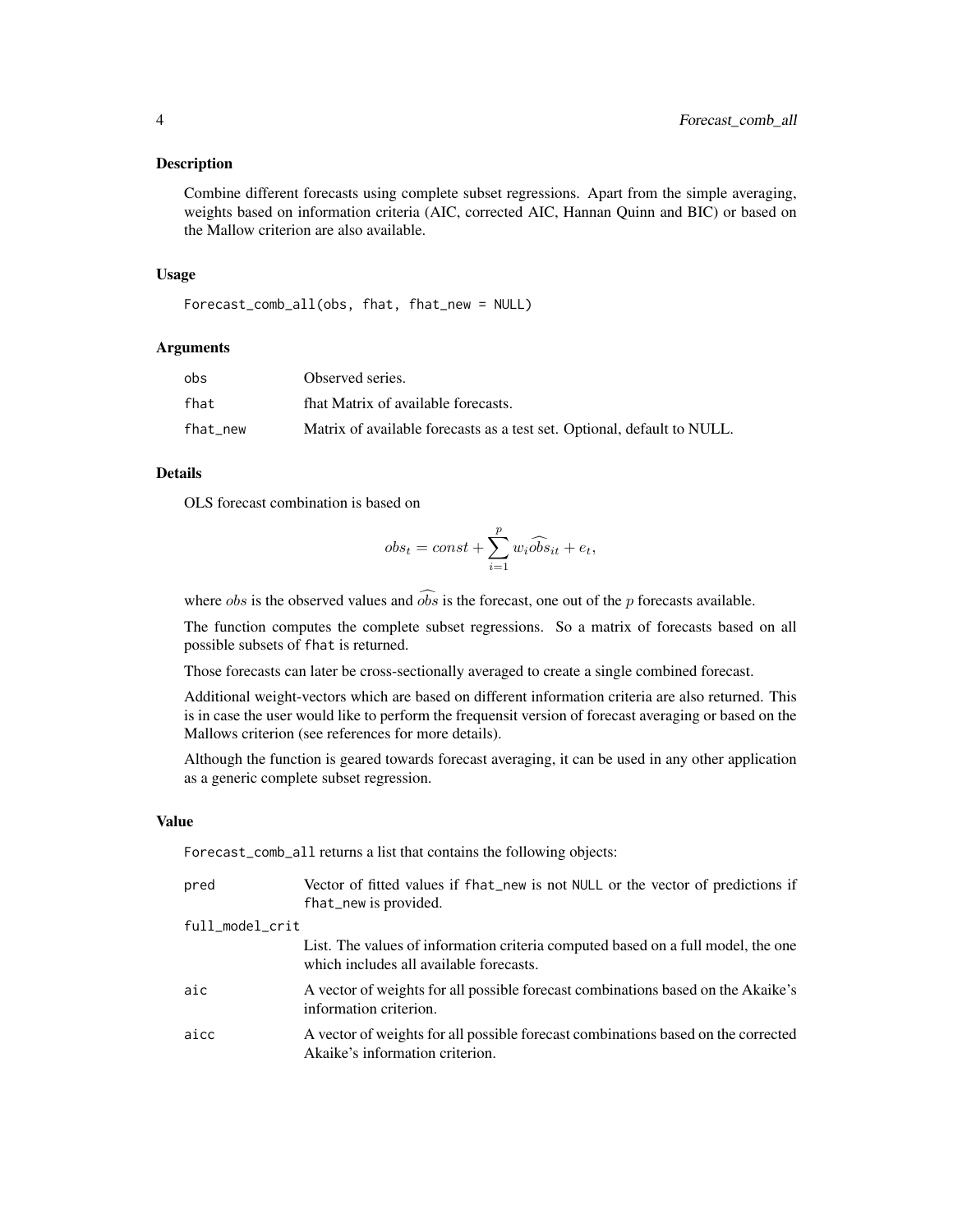| bic | A vector of weights for all possible forecast combinations based on the Bayesian's<br>information criterion.     |
|-----|------------------------------------------------------------------------------------------------------------------|
| hq  | A vector of weights for all possible forecast combinations based on the Hannan<br>Quinn's information criterion. |
| ma1 | A vector of weights for all possible forecast combinations based on the Mallow's<br>information criterion.       |

#### Author(s)

Eran Raviv (<eeraviv@gmail.com>)

#### References

Hansen, B. (2008) Least-squares forecast averaging. Journal of Econometrics, Vol. 146, No. 2. , pp. 342-350

Kapetanios, G., Labhard V., Price, S. Forecasting Using Bayesian and Information-Theoretic Model Averaging. Journal of Business & Economic Statistics, Vol. 26, Iss. 1, 2008

Koenker R. (2005) Quantile Regression. Cambridge University Press.

Graham, E., Garganob, A., Timmermann, A. (2013) Complete subset regressions. Journal of Econometrics. Vol 177, 2, pp. 357-373.

#### Examples

```
library(MASS)
tt <- NROW(Boston)/2
TT <- NROW(Boston)
y <- Boston[1:tt, 14] # dependent variable is columns number 14
 # Create two sets of explanatory variables
 x1 <- Boston[1:tt, 1:6] # The first 6 explanatories
x2 <- Boston[1:tt, 7:13]# The last 6 explanatories
# create two forecasts based on the two different x1 and x2
 coef1 \leq lm(y \sim as.matrix(x1))$coef
 coef2 \leftarrow lm(y \sim as.matrix(x2))$coef
 f1 <- t(coef1 %*% t(cbind(rep(1,tt), Boston[(tt+1):TT, 1:6] )))
 f2 <- t(coef2 %*% t(cbind(rep(1,tt), Boston[(tt+1):TT, 7:13] )))
 ff \le cbind(f1,f2)
 comb_all <- Forecast_comb_all(obs = Boston[(tt+1):TT, 14], fhat = ff)
 # To get the combined forecasts from the all subset regression:
 Combined_forecast <- apply(comb_all$pred, 1, mean)
# To get the combined forecasts based on aic criteria for example:
Combined_forecast_aic <- t(comb_all$aic %*% t(comb_all$pred))
```